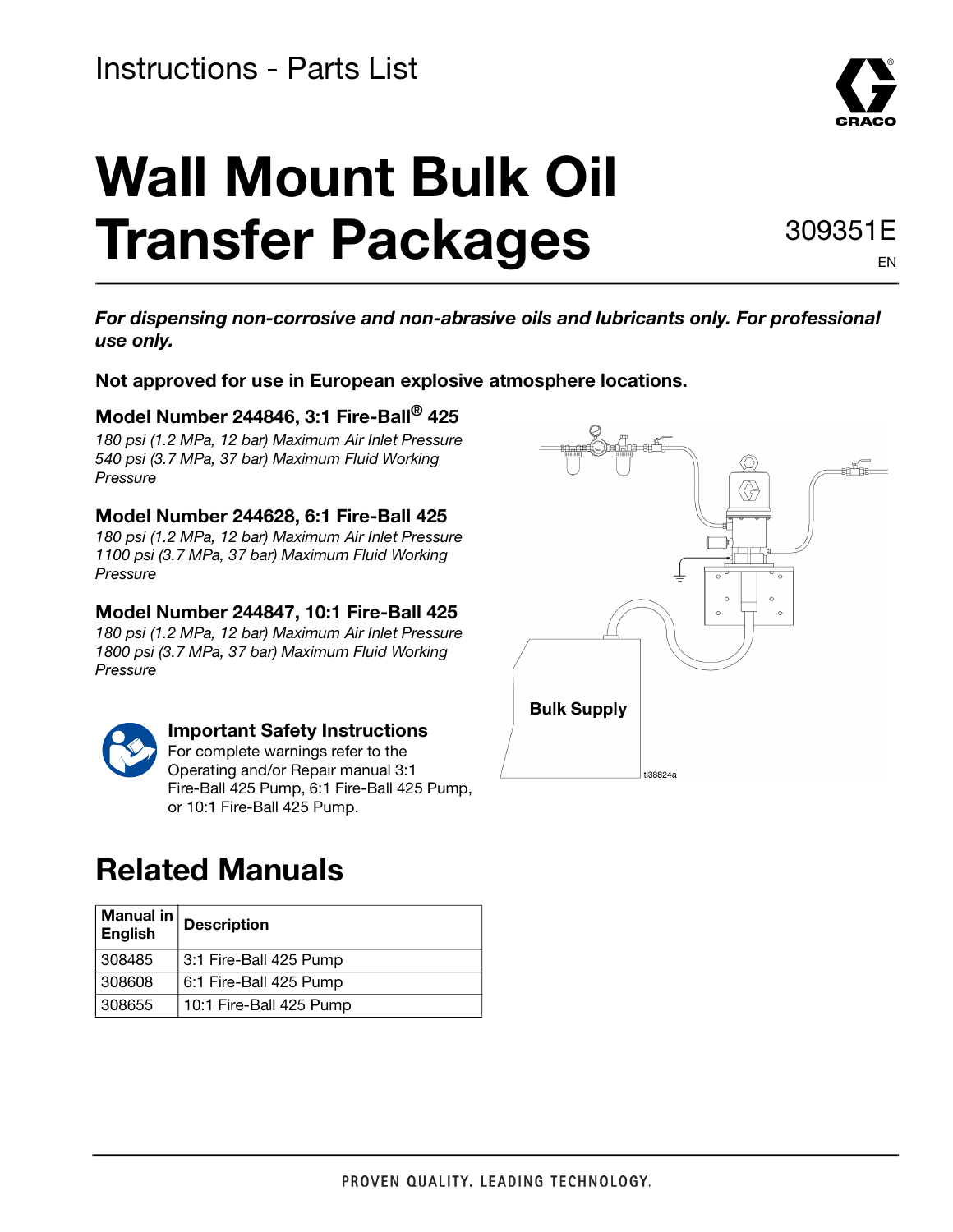# **Parts**



| Ref. | Part   | <b>Description</b>                                                                    | Qtv. |
|------|--------|---------------------------------------------------------------------------------------|------|
| 1    | 237526 | PUMP, 3:1 Fire-Ball 425 (used on<br>model 244846; see manual<br>308485)               |      |
|      | 238108 | PUMP, 6:1 Fire-Ball 425 (used on<br>model 244628; see manual<br>308608)               | 1    |
|      | 205626 | PUMP, 10:1 Fire-Ball 425 (used<br>on model 244847; see manual<br>308655)              |      |
| 2    | 217072 | FILTER, Regulator, Lubricator,<br>1/2 in. npt(fbe) (see manuals<br>308167 and 308169) |      |
| 3    | 222068 | KIT, hose and fitting; 18 in. (see<br>manual 306520)                                  |      |
| 4    | 110225 | VALVE, vented ball; 1/2 in,<br>npt(fbe)                                               | 1    |
| 5    | 108537 | VALVE, fluid shutoff; 3/4 in.<br>npt(fbe)                                             | 1    |
| 6    |        | 238245 BRACKET, wall mounting                                                         |      |
| 7    | 158491 | NIPPLE, 1/2 in. npt                                                                   |      |

# Part Number/Assembly Name **Recycling and Disposal**

## **End of Product Life**

At the end of the product's useful life, dismantle and recycle it in a responsible manner.

- Perform the Pressure Relief Procedure in your pump manual.
- Drain and dispose of fluids according to applicable regulations. Refer to the material manufacturer's Safety Data Sheet.
- Deliver remaining product to a recycling facility.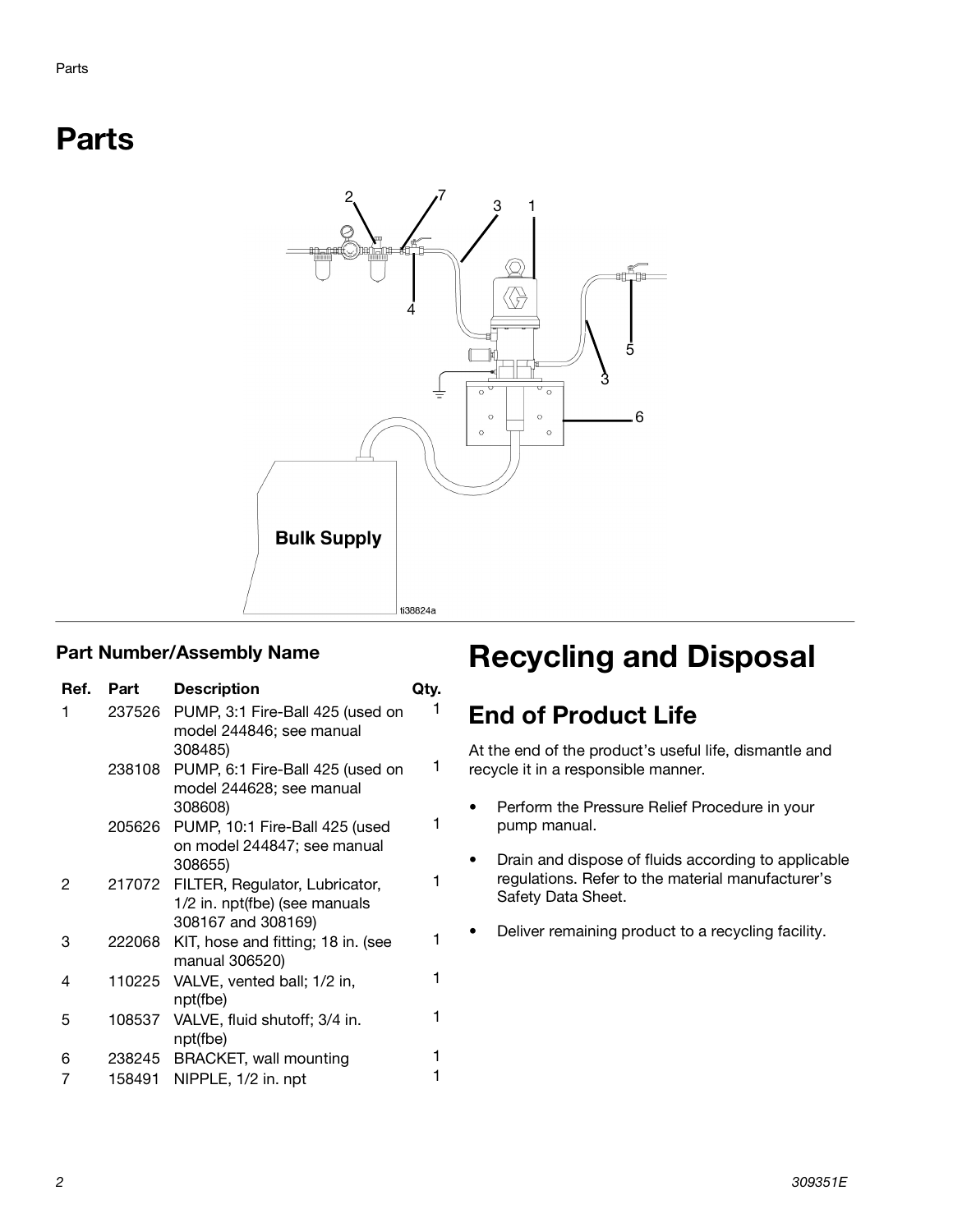# **Technical Specifications**

The system maximum air and fluid working pressure ratings are on the cover. See the separate Technical Data/Technical Specifications section in the pump and motor instruction manuals that came with your pump/motor.

| <b>Wetted Parts</b>         |                                       |  |  |
|-----------------------------|---------------------------------------|--|--|
| Pump                        | See separate pump instruction manuals |  |  |
| Output fitting, hose, valve | Steel, brass, rubber                  |  |  |

# **California Proposition 65**

#### **CALIFORNIA RESIDENTS**

*A* WARNING: Cancer and reproductive harm – www.P65warnings.ca.gov.